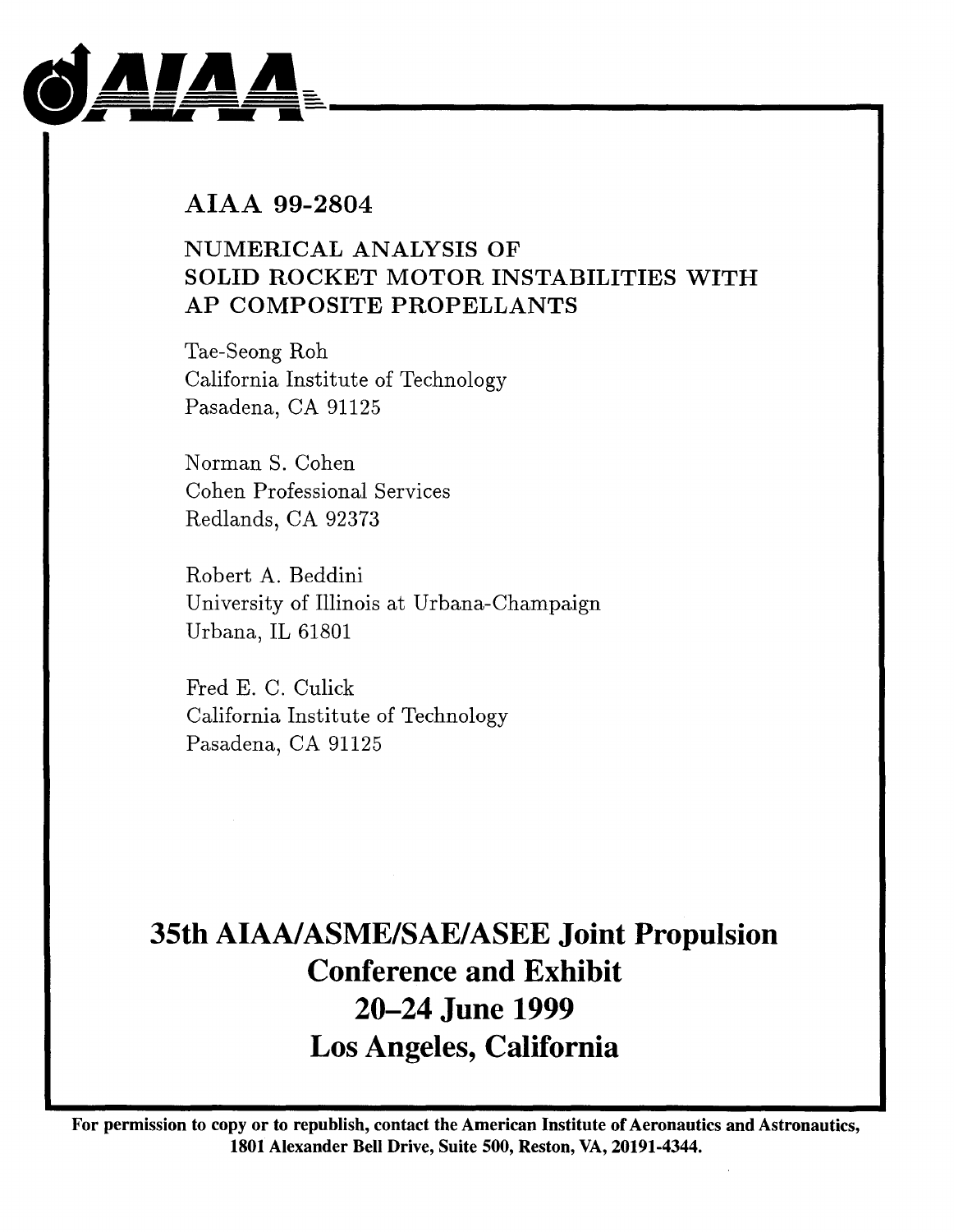## **Numerical Analysis of Solid Rocket Motor Instabilities With AP Composite Propellants**

Tae-Seong Roh,\*

California Institute of Technology, Pasadena, CA 91125 Norman S. Cohen,<sup>†</sup>

Cohen Professional Services, Redlands, CA 92373

Robert A. Beddini,<sup>‡</sup>

University of Illinois at Urbana-Champaign, Urbana, IL 61801 and Fred E. C. Culick§

California Institute of Technology, Pasadena, CA 91125

#### **ABSTRACT**

A non-steady model for the combustion of ammonium perchlorate composite propellants has been developed in order to be incorporated into a comprehensive gasdynamics model of solid rocket motor flow fields. The model including the heterogeneous combustion and turbulence mechanisms is applied to nonlinear combustion instability analyses. This paper describes the essential mechanisms and features of the model and discusses the methodology of non-steady calculations of the combustion instabilities of solid rocket motors.

#### **INTRODUCTION**

This work is part of the Multi-University Research Initiative (MURI) on Combustion Instability. The objective of this MURI is to develop capabilities and understandings that will assure the future stability of solid rocket motors employing advanced energetic propellants. A starting point *is* to work with ammonium perchlorate (AP) composite propellants because of their long history and current and near-term interests.

Several efforts are under way to develop comprehensive non-steady gasdynamics models of the rocket motor. These include approximate nonlinear analysis to obtain an overview in the form of mathematical solutions<sup>1</sup> and an exact numerical/computational fluid dynamics analysis of the motor flow field.<sup>2</sup> In recognition of the

Copyright ©1999 by authors. Published by the American Institute of Aeronautics and Astronautics, Inc. with permission.

importance of vortex generation in the coupling of the acoustics with the fluid dynamics in many applications, an analysis focused upon vorticity mechanisms is also in progress.<sup>3</sup> To further the development of these analyses, constitutive models for turbulence and the propellant combustion process are required. The purpose of this work is to incorporate meaningful models of the combustion and turbulence into the numerical/computational scheme. An ancillary goal is to provide mechanistic reasons as to why the ad-hoc model of Levine and Baum<sup>4</sup> was so successful in predicting features of nonlinear instability.

This paper will provide a general description of the gasdynamics model for the rocket motor and the approach to model the non-steady combustion response process. The work of Beddini<sup>5</sup> will be used to model the turbulence interactions. Current work is proceeding with the non-steady analysis. The non-steady results will be the subject of future papers.

#### **APPROACH**

The objective of transient combustion modeling is to compute the instantaneous burning rate of a given composite propellant in response to imposed pressure and velocity waves. Since propellant combustion is coupled with the gasdynamics of a rocket motor, the modeling of combustion response functions has to embrace linear sinusoidal perturbations and nonlinear finite-amplitude oscillations under various motor conditions.

Approximate analysis of mean flow and turbulence effects on response thresholds in solid propellant rockets is also necessary. The acoustic transition/threshold analysis includes a numerical approach involving a turbulence model including mean flow effects on threshold (both injection and axial components of mean flow). If the acoustic erosion threshold can be avoided, a significant source of nonlinear gain could be eliminated from

<sup>·</sup>Post-Doctoral Scholar, Department of Mechanical Engineering, Member AIAA

t MURI Consultant, Associate Fellow AIAA

I Associate Professor, Department of Aeronautical and Astronautical Engineering, Associate Fellow AIAA

<sup>§</sup>Professor, Department of Mechanical Engineering and Jet Propulsion, Fellow AIAA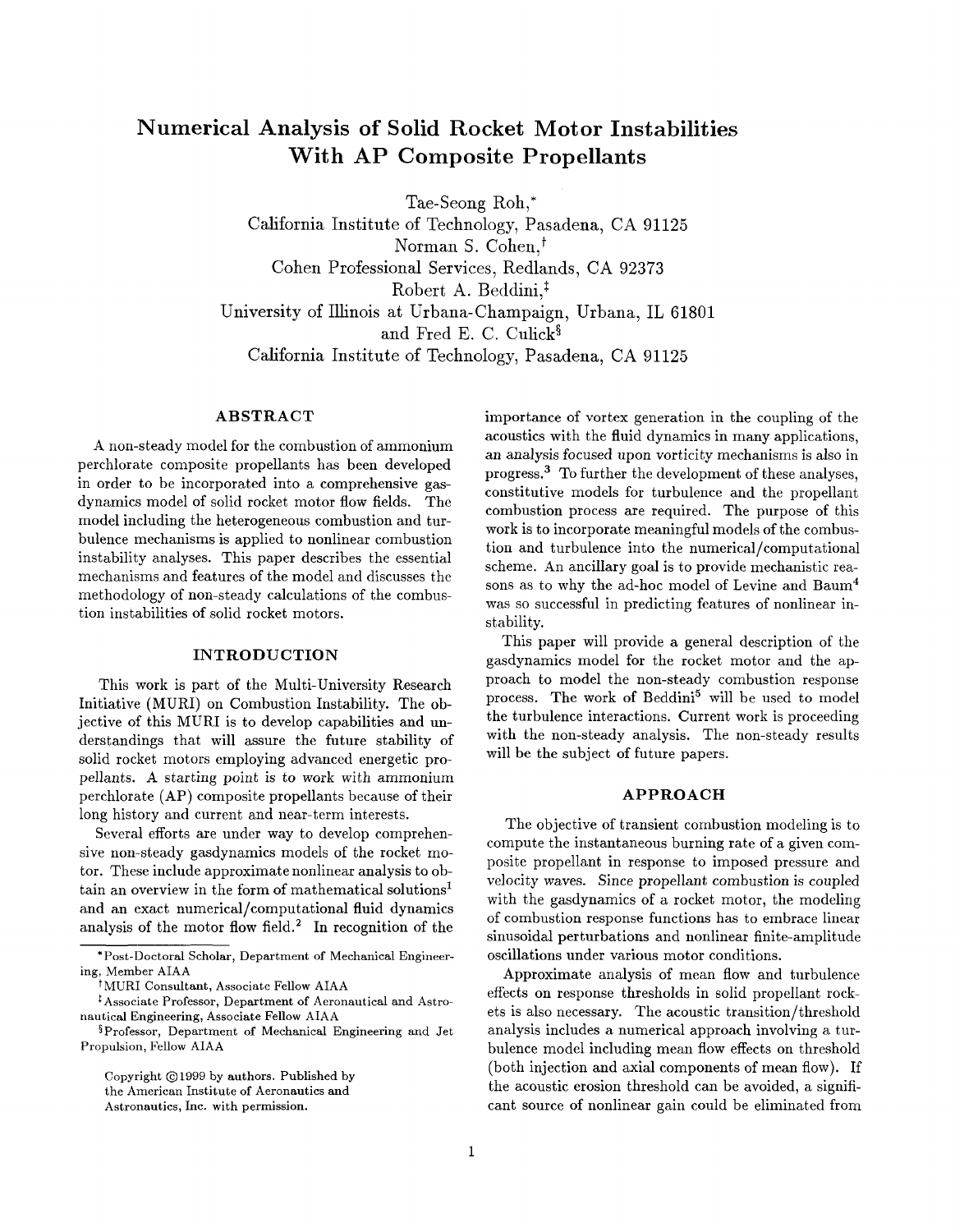stability considerations.

For steady-state erosive burning, several researchers agree that turbulence formed by higher speed axial flow toward the aft end of the grain penetrates into propellant flame zone to enhance apparent diffusivity. One only needs small percent diffusivity enhancement to cause significant increase in the steady-state propellant burning rate. Laminar mechanisms and composite flame bending provide very small levels of augmentation in comparison with turbulence interaction when realistic flow/propellant parameters are considered. For the acoustic velocity response, the essential mechanism is similar except that no mean flow is required to produce turbulence. This is confirmed by a number of experiments for duct acoustics. Scaling behavior of unsteady flows is much more difficult to establish from the experimental literature, in comparison with steady state flow, especially when large surface mass is present.

The Cohen and Strand model for AP composite propellants6 provides the basis for the combustion modeling in this work. It has been successful in explaining various features of the steady-state burning of such propellants. Later papers made use of this model to describe effects of AP particle size on combustion response in terms of classical response function theory.<sup> $7,8$ </sup> For non-steady cases, the model considers that the AP and binder respond differently to imposed disturbances, yielding cyclic changes in their proportionings in the gas phase which affect flame temperature and other parameters. However, formal transient calculations have not been performed. Therefore, a coupled combustion model with the motor gasdynamics is being developed with the proper treatment of AP particle size effects in order to analyze motor instabilities.

The modeling has started with steady-state solutions coupling the Cohen and Strand model with the gasdynamics analysis of the rocket motor flow field. In order to obtain perturbed AP and binder solutions for any arbitrary wave form, the transient heat conduction equation in the solid phases must be solved with the incorporation of Beddini's transient effects into the model of the gas phase. An iteration method is to be used to converge surface temperature gradients and mass flows at each time step. Separate energy balances are used for AP and binder, in accordance with the steady-state approach. Phase shifts between AP and binder can be expected to result, which is considered to be a credible mechanism for multi-peaked response functions which have been observed.<sup>9</sup> The diffusion flame temperature will shift with AP/binder proportioning changes, affecting response magnitudes. AP particle size effects on non-steady behavior will be an important area of study. In the limit of small perturbations, calculation results will be compared with measured response functions for available cases. For large disturbances, features of nonlinear response will be studied with the view of explaining the results of Levine and Baum and of Culick (e.g., the ad-hoc "velocity-coupling" including the importance of threshold effects). Emphasis will be placed on describing mechanisms and ways to reduce combustion response.

For motor stability analysis, arbitrary wave form inputs will be replaced by a coupled solution for the motor gasdynamics. The main analysis will include mechanistic studies of various motor features known to affect motor instabilities from experience: propellant burn rate/ AP particle size, pressure/nozzle throat size, grain geometry/web fraction/mean flow.

#### **FLOW FIELD MODEL**

The combustion chamber consists of the gas phase motor cavity and the condensed phase propellant grain. The analysis of the gas-phase processes is based on the complete conservation equations of mass, momentum, and energy. Turbulent transport is considered to address the effect of turbulent flow disturbances. The work of Beddini<sup>5</sup> is used to model the turbulence interactions. In vector notation, the set of conservation equations for a 2-D axisymmetric combustion chamber is shown in Refs. 10 and 11. The set of governing equations converted into two-dimensional Cartesian  $forms<sup>11,12</sup>$  is solved numerically by means of a finitevolume approach. A dual time-stepping integration method<sup>13</sup> proven to be quite efficient and robust at all speeds has been adopted to study the unsteady behavior in the combustion chamber of the solid rocket motor. A fully-coupled implicit formulation is used to enhance numerical stability and efficiency.

The condensed phase including flame zones is treated as boundary conditions for the gas phase. The boundary conditions near the propellant surface of the gas phase are specified by the mass flow rates and flame temperatures obtained from the combustion model of the condensed phase explained in the previous work. <sup>14</sup> Mass conservation and iteration methods are used to specify the other variables of the boundary conditions. Fluid dynamic analysis, therefore, does not include the complicated flame zone near the propellant surface in its computational domain.

The specification of velocities among the boundary conditions near the propellant surface becomes important and crucial in pressure-oscillatory environments of rocket motors since the interfacial boundary conditions between gas and condensed phases specify the fluid variables slightly above the propellant surface. The powerful and robust conditions of no-slip and constant velocity are no longer valid on the interfacial boundary conditions. Velocities on the interfacial boundary fluctuate according to the acoustic oscillations. These velocity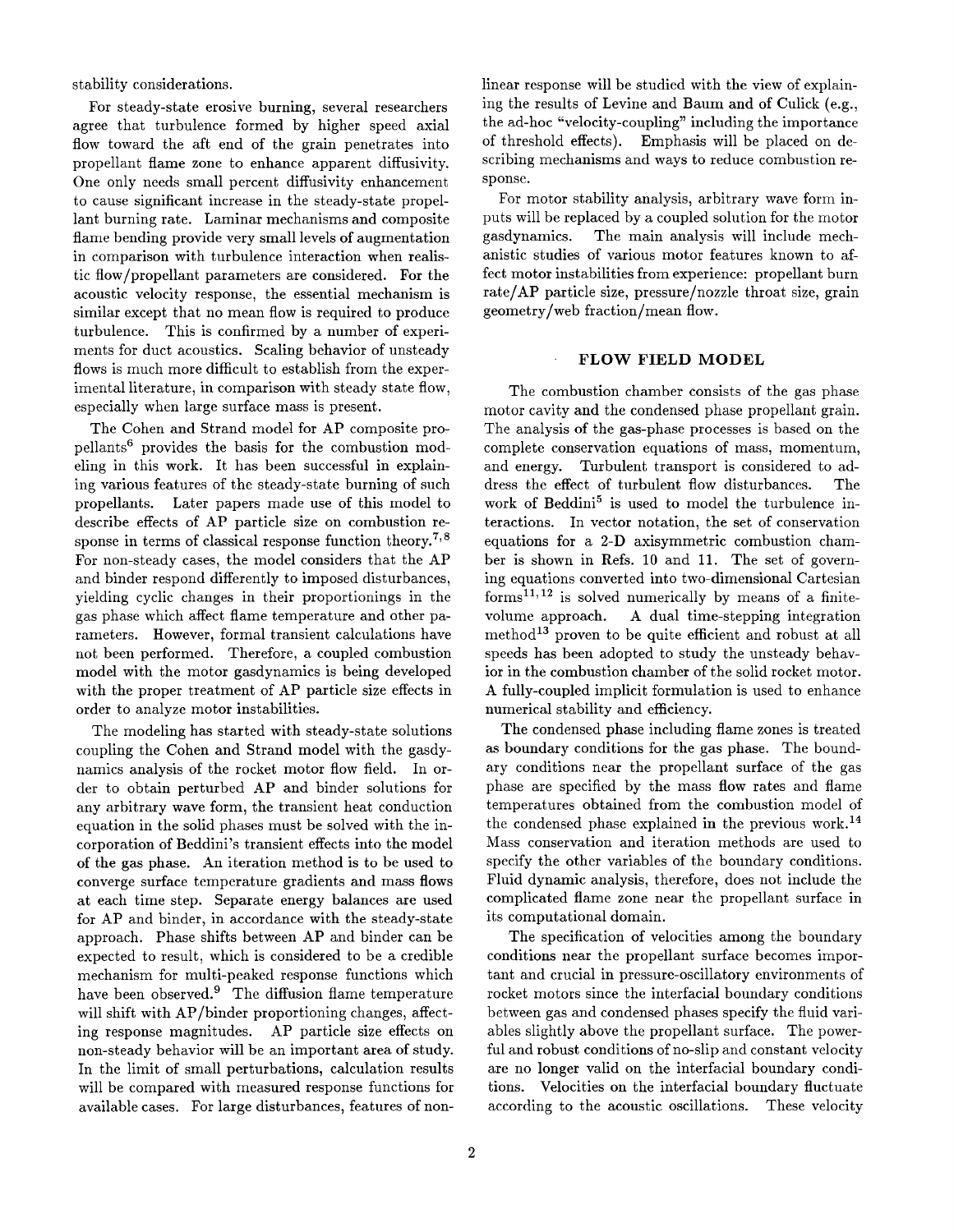fluctuations can be obtained after they are assumed as harmonic oscillations, which can be calculated based on the cold flow simulation of Flandro.<sup>15</sup> The simulation considers only thermodynamic and transport properties of the core region because the considered control volume for current calculations excludes the flame zone. Vorticity effect on the mass flow rate on the propellant surface can be also considered as another important factor to the velocity fluctuations. Efforts are placed on the specification of complicated velocity fluctuations.

After obtaining a steady-state solution of the flow field for the rocket motor, acoustic oscillations can be generated by the imposition of disturbances. There are two cases. Where details of physical nozzle are not necessary, the nozzle is replaced by boundary conditions at the aft end of the chamber and the disturbances are imposed at the chamber exit. Where the nozzle is included disturbances can be imposed at any location to simulate the evolution of longitudinal standing or traveling wave motions.

#### **COMBUSTION MODEL**

#### **Basic Features**

The combustion model is based upon the composite propellant model of Cohen and Strand<sup>6</sup>. Its application to unsteady burning is intended to describe the important effects of ammonium perchlorate (AP) particle size. It consists of a model describing the monopropellant combustion of **AP** incorporated into a multiple flame model, as derived from the BDP model<sup>16</sup>, describing the interaction of **AP** and binder. An important feature for the unsteady burning analysis, as for steadystate, is that separate energy balance are written for the **AP** and binder. Heat feedback to the **AP** and binder surfaces are in accordance with the computed flame geometry which is a function of the propellant formulation and pressure. For steady-state, the **AP** and binder mass flows are constrained to obey the continuity of the propellant formulation. This is relaxed in the unsteady analysis, whereby continuity is maintained only as an average over cycles of oscillatory burning. Solution are obtained for **AP** and binder surface temperatures, yielding component mass flows and overall propellant mass flow.

The original Cohen and Strand model treated erosive burning by a semi-empirical addition to the energy balances<sup>8</sup>. Functional forms representing effects of turbulence on the augmented heat transfer were in terms of crossflow speed, pressure, **AP** particle size (surface roughness) and burn rate (surface blowing). The expressions were calibrated from a data base, yielding good agreement with the data. This is now being modified, for steady-state (erosive burning) and unsteady analysis (acoustic erosivity or "velocity-coupling"), by Beddini's turbulence model<sup>5</sup> because of its mechanistic bases whereby turbulence modifies the transport properties. Use of the Cohen and Strand model to explain effects of **AP** particle size and pressure on steady-state burning rate characteristics and on linearized response functions were presented in the original papers  $6-8$ .

#### **Oscillatory Combustion**

The unsteady combustion analysis is intended to be a general non-linear analysis, with linearizations that may be of interest computed numerically in the very small perturbations. It is necessary to solve the transient heat conduction equation in the solid for each the **AP**  and binder, the two being coupled through the flame structure that provides the heat feedback to each. The quasi-steady gas assumption is applied to the gas phase (flame) processes, valid over the range of axial mode frequencies of interest. 17

An important feature of Beddini's model is the dependence of erosive threshold speed on oscillatory frequency or, in the non-linear context, on rates of change of the flow disturbances. This is due to enhanced turbulence penetration of the combustion zone under oscillatory flows. Thus acoustic erosivity can be greater than steady-state erosive burning. It has important consequences for non-linear response and triggering properties because the response to crossflow involving a threshold speed has been found to be crucial in non-linear analyses<sup>4</sup> • Understanding effects of propellant formulation (including **AP** particle size) and motor design (pressure and flow) variables on these properties is an important part of this work.

The unsteady solution begins with the steady-state solutions for **AP** and binder. The corresponding steadystate thermal profiles are computed for each as the initial condition. The perturbed pressure and velocity at the first time step are then imposed. Using the steady-state values for the binder parameters, the energy balance at the surface of the **AP** is solved for the new surface temperature and iterated to satisfy the thermal gradient boundary condition at its surface. Using these updated values for the AP, the binder is then similarly solved. This sequential procedure is repeated in an outer loop until the updated **AP** and binder values no longer change. Computations then proceed to the next time step.

At this stage of the work, only one **AP** particle size is treated in the propellant formulation (i.e., monomodal AP). Although the steady-state model can treat up to three **AP** sizes (trimodal), it is considered that success should first be achieved with one size to assure that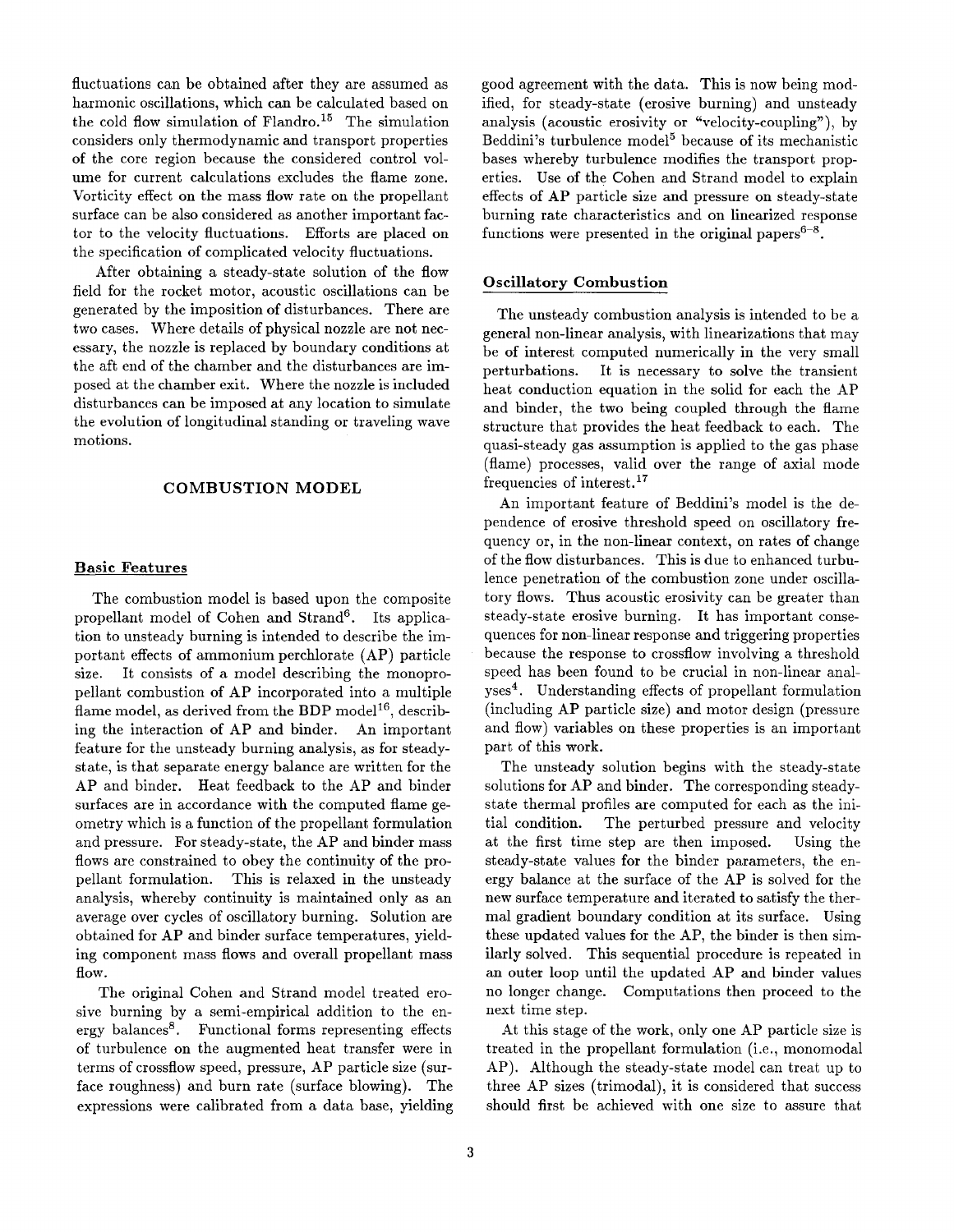the procedure is well-behaved and to limit the scope of transient heat conduction computations required. Also, there is much to learn from examining each AP size individually. The manner of treating multimodal AP is controversial and is being assessed for future work.

An important feature of this unsteady model approach is the phase shifts between AP and binder mass flows that occur under oscillatory conditions because of their own differing response properties. These produce compositional fluctuations which lead to fluctuations in the thermochemical flame temperature. It can be a larger effect than the classical transient effect upon the flame temperature, and inherently non-linear. This feature not only affects the magnitudes of the response, but also the frequency-dependence such that a secondary peak or peaks can occur in linearized response function curves.

The unsteady combustion analysis can be performed independently, using arbitrary wave forms as inputs, or be coupled with the motor gasdynamics. The independent computations are convenient to study effects of propellant formulation variables. Similarly, detailed refinements of the motor gas dynamics analysis can proceed independently without a comprehensive combustion model. The two are being coupled as the results of the independent operations show that each is performing satisfactorily. In the coupled analysis, the combustion model computations have to be performed at every finite-different element of the propellant grain in the motor.

#### DISCUSSIONS and FUTURE PLANS

Steady-state results have been obtained from turbulent flow calculations of the combustion chamber incorporating the combustion of ammonium perchlorate composite propellants into a comprehensive gasdynamics model of solid rocket motor flow fields.<sup>14</sup> For unsteady calculations, the combustion model has been developed after modification of energy balance equations, effects of turbulence and transient heat conduction. In order to obtain the convergent solution, iteration loops have been added into the calculation process of the combustion model. Additionally, acoustic erosivity under oscillatory flows has been emphasized in the combustion model. Currently efforts are placed on development of the interfacial boundary conditions for unsteady calculations to simulate combustion instabilities of the rocket motors. The problem is how to specify the coupled variations of flux components (propellant mass flux, axial and radial velocities) responding to the acoustic changes inside the combustion chamber and distribute propellant mass flux fluctuations into axial and radial flow components. Propellant mass flux is specified by the combustion model and, for harmonic oscillations, the velocity fluctuations can be specified from Flandro.<sup>15</sup> If the interfacial boundary conditions are well established even though the specification of velocity fluctuations is difficult and complicated, the combustion model of any kind of propellant grain can be combined with gasdynamics in numerical analyses of combustion instabilities of solid rocket motors. Details of the fluid dynamics and combustion aspect will be covered in future papers.

#### ACKNOWLEDGEMENTS

This work has been partially supported by the Caltech Multidisciplinary University Research Initiative under ONR Grant No. N00014-95-1-1338; Dr. Judah Goldwasser of the Office of Naval Research is Program Manager.

### References

- [1] Culick, F. E. C. and Yang, V., "Prediction of the Stability of Unsteady Motions in Solid Propellant Rocket Motors," *Nonsteady* Burning and *Combustion Stability* of *Solid Propellants;* edited by L. De Luca, E. W. Price, and M. Summerfield, Progress in Astronautics and Aeronautics, Vol. 143, 1992, pp. 719-779.
- [2] Roh, T. S., Tseng, I. S., and Yang, V., "Effects of Acoustic Oscillations on Flame Dynamics of Homogeneous Propellants in Rocket Motors," *Journal* of *Propulsion* and Power, Vol. 11, No.4, July 1995.
- [3] Majdalani, J., Flandro, G., and Roh, T.-S., "implications of Unsteady Analytical Flowfields on Rocket Combustion Stability," *AIAA* Paper 98- 3698, July 1998.
- [4] Levine, J. N. and Baum, J. D., "Modeling of Nonlinear Combustion Instability in Solid Propellant Rocket Motors," Report AFRPL-TR-83-058, Air Force Rocket Propulsion Laboratory, Edwards AFB, CA, Mar. 1982.
- [5] Beddini, R. A., "The Role of Turbulence Interactions in Solid Propellant Combustion Instability," *AIAA* Paper 98-3703, July 1998.
- [6] Cohen, N. S. and Strand, L. D., "An Improved Model for the Combustion of AP Composite Propellants," *AIAA Journal,* Vol. 20, Dec. 1982, pp. 1739-1746.
- [7] Cohen, N. S. and Strand, L. D., "Combustion Response to Compositional Fluctuations," *AIAA Journal,* Vol. 23, May. 1985, pp. 760-767.
- [8] Cohen, N. S. and Strand, L. D., "Effect of AP Particle Size on Combustion Response to Crossflow," *AIAA Journal,* Vol. 23, May. 1985, pp. 776-780.